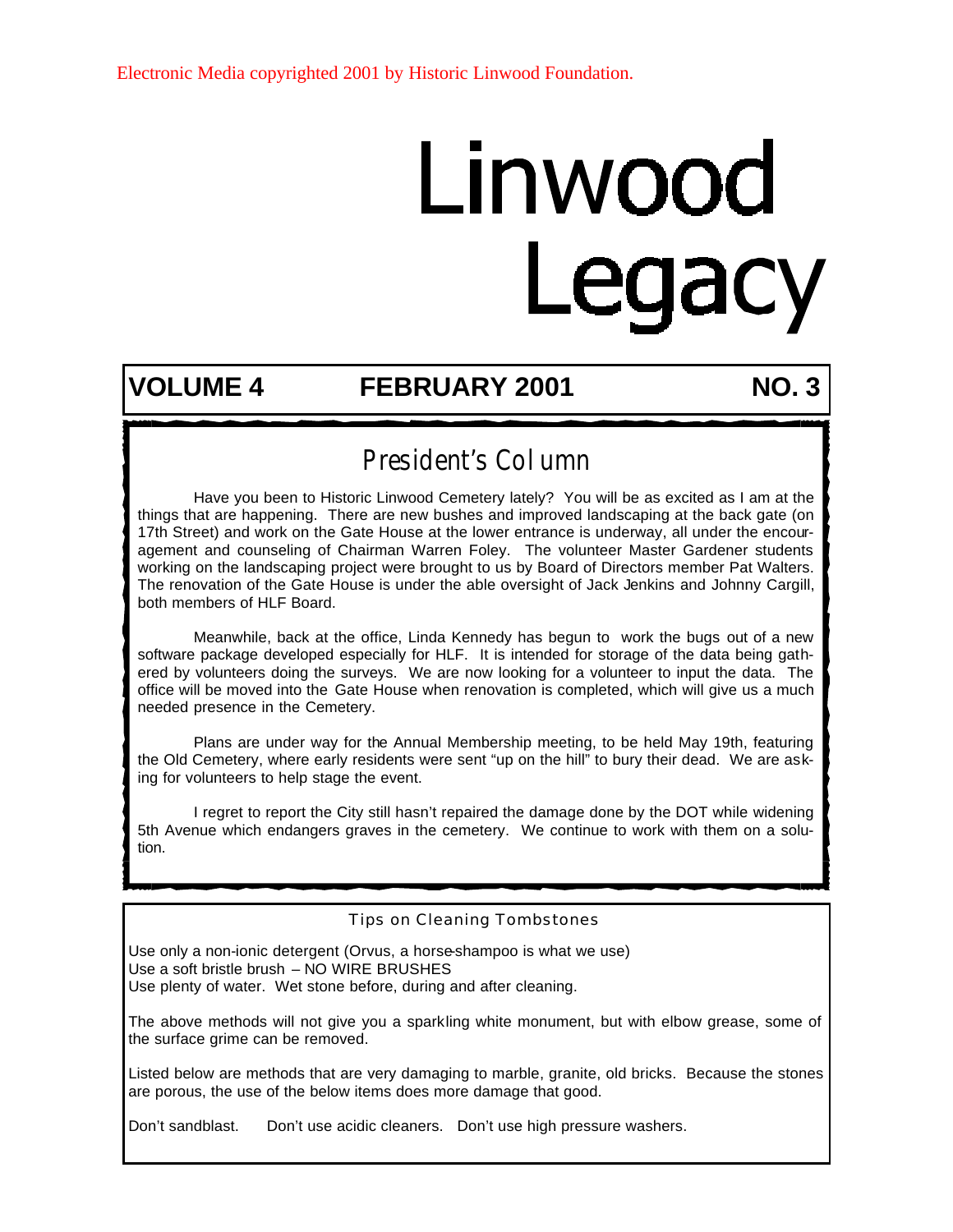Historic Linwood Foundation, Inc. P. O. Box 1057 Columbus, GA 31902-1057 1-706-321-8285

Warren Foley, Chairman Mary Jane Galer, President Robert F. Galer, Secretary Nancy Reaves, Treasurer Linda Kennedy, Executive Director and Editor

Welcome New Members

Lea L. Dowd, Columbus Mr. And Mrs. Douglas Johnston, Columbus Mrs. Virginia S. Jordan, Columbus Mr. And Mrs. Robert L. Pound, **Norcross** Mary Connolly Egan, Amherst, NY

## **Executive Director**

 Historic Linwood Foundation is alive and well and moving along with our projects. Restoration work has slowed; (1) because of the weather, and (2) lack of craftsmen who want to do restorationtype work. I have been in contact with a company in Virginia that travels to Savannah to work, but have not been able to get a firm commitment from them to come to Columbus. I am also talking with a company in Opelika that repairs monuments. There is lots that can be done in the cemetery by laymen, such as resetting stones and cleaning markers. If you have an interest in doing such as these, please call me at 321- 8285.

 Work has begun on the gate house at Linwood Cemetery. Once the project is completed, Historic Linwood Foundation office will move there. Having an actual office on the grounds of the cemetery will be of great benefit to visitors. We can assist in locating graves and our presence will help deter vandalism. We hope to schedule tours for school groups and other organizations. Check our progress!

We now have a software program

that was written especially for us so we can enter the data we have been collecting on the family lots. Eventually we will be able to scan photos into the actual records. I am working out the bugs before the program is actually finished.

 Mark your calendar for the May 19th Annual Membership Meeting. You will receive a notice.

#### aaaaaaaaaaaaaaaaaa  **Memoriam**

 Ailene Craig Smith passed away on January 20, 2001. She was on the United Daughters of the Confederacy committee which began what has become Historic Linwood Foundation. She and her husband, Murray, had long been interested in Linwood Cemetery. Her help and encouragement have enabled us to grow from our first meeting of about twenty-five people to 400 people.

She will be missed.

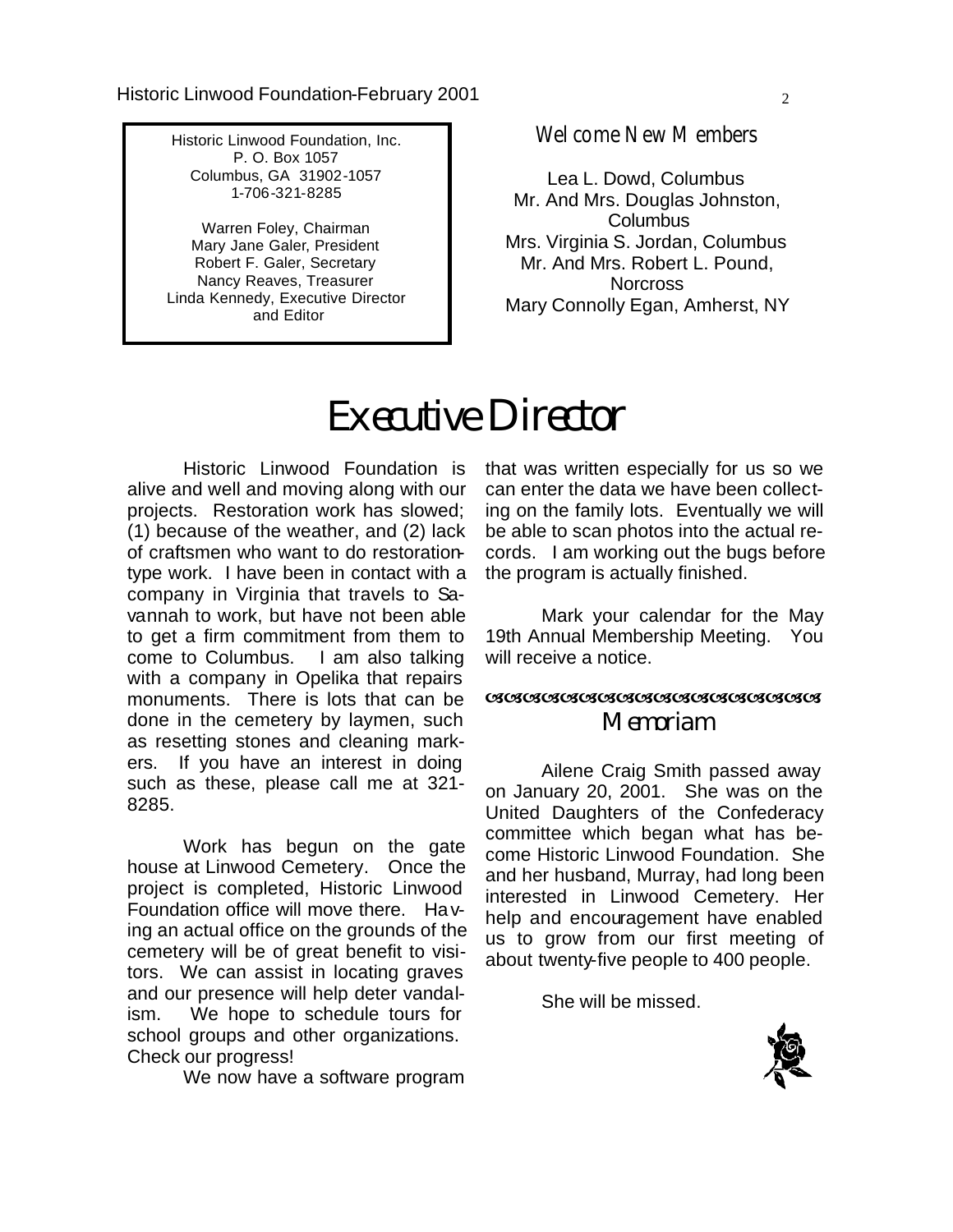#### **General Daniel McDougald, 1799– 9/8/1849**

By Mary Jane Galer and Nancy Wilson

 Daniel McDougald was one of the first citizens to arrive in Columbus, the new boomtown on the Chattahoochee River. He came west with brothers Alexander and Duncan from Cumberland County, North Carolina, by way of Washington and Harris Counties, Georgia, where Daniel had represented Harris County in the Georgia Senate.

 The brothers owned land on both sides of the river. In Columbus Daniel owned lots on the northeast corners of Bay Street and St. Clair (11th St.), Broad Street and St. Clair, and Broad and Randolph (12th) and on the southeast corner of Jackson (2d Ave.) and Bryan St. (13th St.) He also owned property in the County, as city records show that in 1845 he paid \$164 taxes in Muscogee County, which is probably where he had most of his 22 slaves.

 Daniel was Director of the Bank of Columbus as early as 1832. He was listed among the War Leaders of 1836. He became a Major General of the Georgia Militia, and at one time commanded the troops in Columbus who were organized for protection of the border from Indians. He was Mayor of Columbus in 1838, and in that same year he helped organize the Planters and Merchants Bank, because of the growing need in the cotton trade, serving as its first President.

Daniel McDougald married Ann Eliza Alexander on December 24th, 1831, in Putnam County, Georgia. They had four children, Mary E., William Alexander, Daniel, and Duncan, all of whom are buried in Linwood Cemetery. After Daniel's death Ann Eliza Alexander McDougald (36 years old) married Dr. Samuel F. Billings, a physician in the town. When they married in 1857 he built the Swift Kyle House at 303 12<sup>th</sup> Street, in 1857.

 Daniel McDougald has been described thusly: "his fine abilities and popular manners made him at once a favorite. He was...several times elected to represent Muscogee County in the Legislature, of which he was one of the shrewdest and most influential members. He was a man of generous and impulsive disposition. Few men had warmer or more devoted friends, though he had some enemies, chiefly because of his activity and zeal as a politician. He was an excellent judge of human character and seldom made mistakes in his estimates of men."

 McDougald put his shrewd political and business skills to work according to an interesting story pieced together from the Columbus, Georgia, City Council Records. It concerned Daniel McDougald and the toll bridge. Council built a covered bridge across the Chattahoochee River with \$20,000 loaned to them by the State. They expected to charge tolls to cross the bridge and they asked the Alabama Legislature for a road running from the bridge to Montgomery. Daniel McDougald, James C. Watson, Burton Hepburn and Robert Collins owned the land across the river where the western abutment of the covered bridge stood. McDougald and Company declared intention to set up a claim for half the tolll. Council sent the Marshall tot he west end of the bridge to remove the floorboards so no one could cross the bridge, and they ran the ferry again until the issue was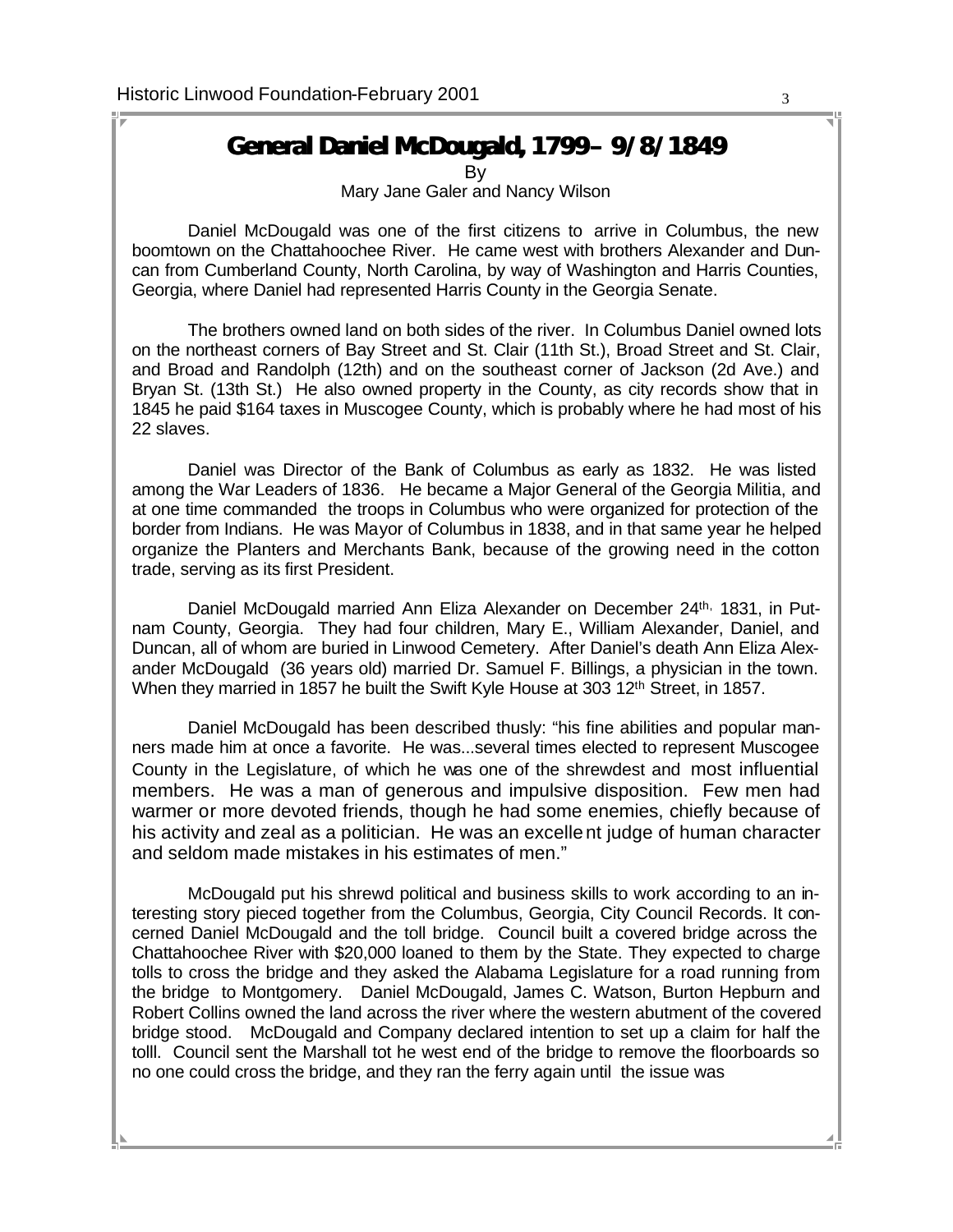settled. Negotiations began in September of 1832 between Columbus Council and McDougald, and Company which lasted sixteen months. On 17 January 1834, the Alabama Legislature passed a law giving to Daniel McDougald, and Co. the right to receive Toll at the western end of the Bridge across the Chattahoochee Rover opposite the Town of Columbus on certain conditions therein stated"... Two weeks later Council proposed to sell one half the bridge to McDougald and Co. for \$22,500, or to buy them out at a sum not exceeding ten thousand dollars. In May of 1834 Council made a contract with the owners of the property where the abutment stood, to pay \$10,000 for the claim to the bridge. McDougald and Co. granted one acre, with the right of way through the "reserve." Commissioners were to pay 8% annually and the entire amount in ten years. Council seems to have paid off the debt in four years, but the issue wasn't settled. They had failed to secure a title to the acre of land for which they paid \$10,000, and were surprised in 1848 when Russell County, Alabama, taxed them heavily on the property. They applied to the Inferior Court for a revision of the exorbitant assessment and then had to work with McDougald to obtain the title. By this time Daniel McDougald was Mayor of Columbus and President of the Planters and Merchants Bank. City records show he paid an annual toll of \$50 to cross the bridge in 1840, graduating down to \$20 by 1848.

 By today's standards we might judge the incident to be a conflict of interest. But in 1832 elected officials were not paid for their services, many of them were in office to further their businesses and there were no rules about ethics. There was no doubt that he was committed to help Columbus progress. In 1839 he was the largest subscriber to stock issued for the Muscogee Insurance Company begun by the Council. And in 1848 he voted for a special tax to build a railroad.

According to the Sexton's reports he buried Daniel McDougald in Linwood Cemetery on September 9, 1849. McDougald died at age 50 of Erysipilis (infectious disease).

For more information on the McDougald and other Kudzu families see: http://people.atl.mediaone.net/bigo2000/

Memorials

Mrs. Ailene Smith Craig

Mary Ruth Holder Mr. And Mrs. M. Patrick Vining Mr. And Mrs. Claude C. Fox M. Alexich Dr. and Mrs. T. Earl Taylor Mr. And Mrs. C. Richard Hearn Mr. And Mrs. John D. Kennedy, Jr. Mr. William Zimmerman

Mr. And Mrs. W. H. Martin Mr. Joseph Flowers, Jr.

Mr. And Mrs. William H. Martin

Mr. Ritchie White

Mr. Warren Foley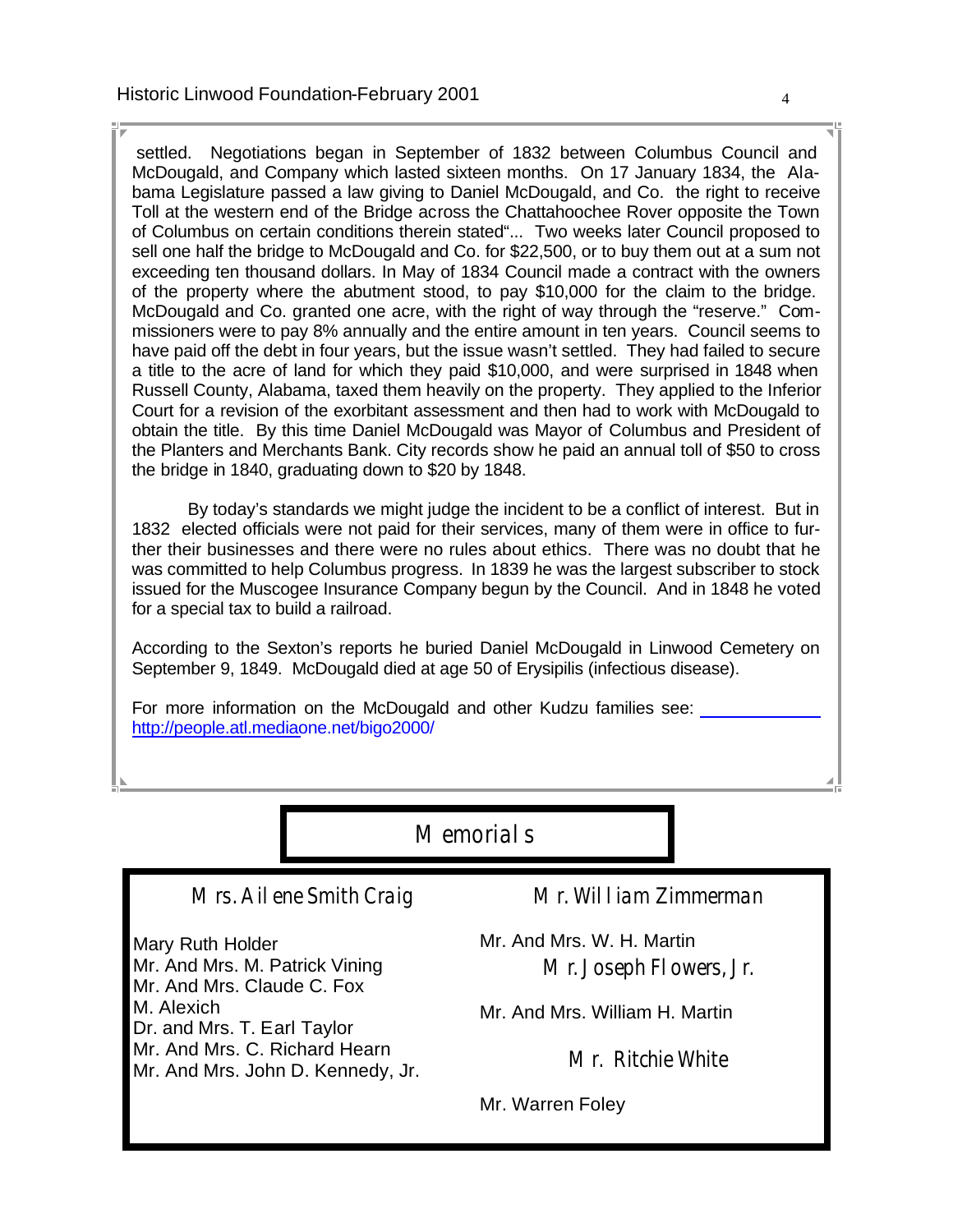## **Flowers at the Back Gate**



Last fall, the University of Georgia Extension Service offered a Master Gardner course in Columbus. This was a 2 1/2 month course chaired by Karl Pearson, with instructors coming from around the state for lectures.

 After the completion of the course, each class member has to complete 50 hours of service to the community for final certification. Improving the landscape at Linwood has been important—but not in our budget yet. I approached the Linwood Board with the idea of letting our group volunteer our time to Linwood. Linda and Warren gave our group a tour, along with Susan Kleto, City Arborists.

 The back gate was designated as a starting point. Shovels in hand and eager to begin, Martha Bouchard, Tom Crymes, Annie Laura Tilliman, Norma Ackert, Peggy Dunn and Pat Walters measured off the project. Ms Kleto provided twelve white crape myrtles that we planted along the fence line. Sally Foley's generosity in loaning us the services of her gardener, Murray Jenkins, is greatly appreciated. Future plans, include planting the area with evergreens and using seasonal annuals in the two new beds.

 Our next project will be drawing plans for landscaping around the gate house to present for the Board's and BHAR's approval. With Master Gardener Courses taught each fall, we hope to expand our volunteer group and keep a supply of interested and trained people to beautify beds in special areas of Linwood.

 There are many open areas in Linwood that have lost trees to age or storms. We hope to encourage people to donate a tree "In Honor of" or as a "Memorial" for our volunteers to plant. Please call the Foundation Office an donate a tree. 321-8285.

Pat Walters

**Editor's Note:** Historic Linwood Foundation appreciates so much the efforts of this group to beautify our cemetery.

المحمد لمحمد للحمد المحمد للحمد المحمد للحمد المحمد المحمد الحمد الحمد المحمد الحمد الحمد الحمد المحمد المحمد المحمد